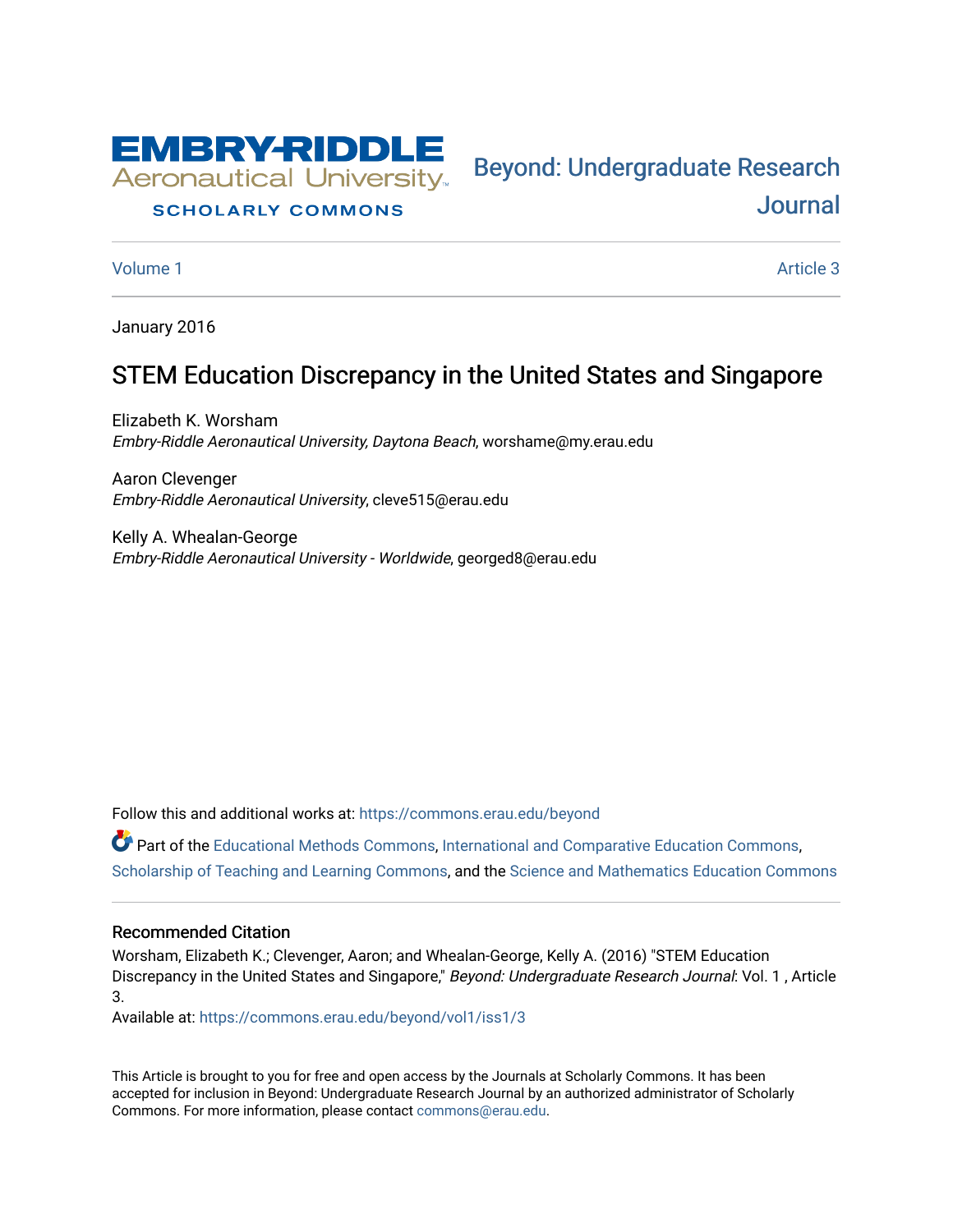

# **STEM Education Discrepancy**

# **in the United States and Singapore**

Elizabeth K. Worsham, Aaron Clevenger, and Kelly A. Whealan-George

#### **Abstract**

One of the hottest topics over the past several years has been science, technology, engineering and mathematics (STEM) education. The United States is lagging behind in STEM education rankings as compared to its counterparts in Europe and Asia, including Singapore, ranked second overall in math and science based on the Program of International Student Assessment. Even as a small country, Singapore has one of the best education systems in the world, one of the busiest ports, and is a leader in the science and technology market. One factor of this is family life and the culture that education should improve one's quality of life. Parent involvement and the drive of the student help them to become more apt learners and pursue a STEM career. The government also plays a role in creating an environment where students will become innovating minds in the workforce and help sustain the country's economy and place in the global market. The education system fosters students' interests in math and science and caters to different levels of students abilities in order to retain them in schools. All these factors contribute to Singapore having a higher percentage of students who graduate from universities with STEM degrees than the United States.

#### **Introduction**

The term STEM (Science, Technology, Engineering and Mathematics) was coined in the early 2000s by the National Science Foundation and defines educational areas that are important for students and the country's economic growth (Dugger, 2010, pg. 2). According to the U.S. Department of Labor, the five percent of U.S. workers in a science or engineering related field are responsible for 50 percent of the sustained economic expansion. The job market for STEM majors is growing at twice the rate of other occupations, but in 2011 only 13 percent of United States students chose a STEM major in college as compared to almost 50 percent of students in Singapore (Center on International Education Benchmarking). A saturated STEM job market benefits the economy as well as the technological growth of a country, yet United States students are not graduating with STEM majors at a comparable rate to those in European and Asian countries, especially Singapore.

This study investigates this discrepancy through literature review, interviews with Singaporean students and observations from a visit to Singapore. Unlike other studies that have been performed using strictly quantitative surveys to gather information, this research is unique in its research method, incorporating qualitative data collection and first-hand interviews. While many of the conclusions are the same as for other studies, this research uncovers many different causes for the STEM

discrepancy. There are an infinite number of factors that can affect a country's culture and societal norms, but three specific factors were found to have the most influence on the graduation rates and education of students in the U.S. and Singapore. This discrepancy is due to family life and culture, government policy and the need for sustainability, and the education system of each country.

# **Methodology**

#### **Recruiting Participants**

Participants were invited to participate in the study on a volunteer basis by Embry-Riddle Aeronautical University (ERAU) Ignite staff via email. The participants were not preselected and all students who volunteered were available for interview. Students of the Embry-Riddle Asia campus who participated in the study were aware that they would be interviewed for research purposes. Students who were interviewed were informed of the purpose of the research before participating in the interview. Interviews were conducted with students at Embry-Riddle Asia who are studying in technical fields. Information was also collected informally through conversations with the students, tour guides, and other Singaporean residents encountered during a March 2015 Ignite research trip to Singapore.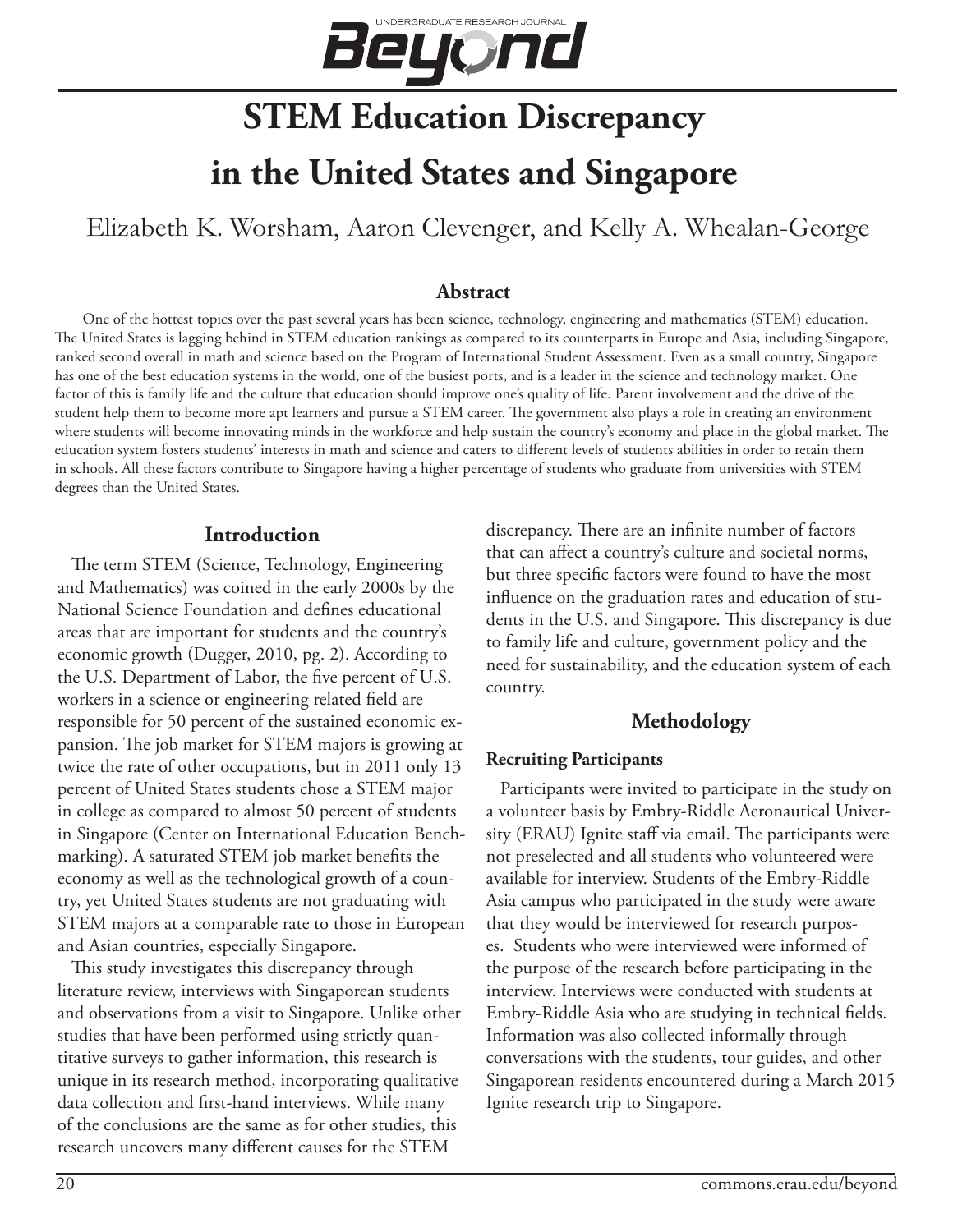# **Data Collection Method**

In any research study, it is important to collect data without influencing the views of participants and to collect multiple types of data in order to validate the research findings. This is especially important in qualitative research because the results are not always black and white and often involve direct interaction with the participant. A researcher should be "self-reflective about his or her role in the research, how he or she is interpreting the findings, and his or her personal and political history that shapes his own interpretations," (Creswell, 2012, p. 259) which is why it is crucial to verify the accuracy of the information through processes such as triangulation. "Triangulation is the process of corroborating evidence from different individuals (e.g. interviewing both a principal and a student), types of data (e.g. observational field notes and interviews), or methods of data collection (e.g. documents and interviews)" (Creswell, 2012, p. 259). The three methods of data collection used in this study are interviews, artifacts, and literature review.

#### *Interviews*

Interviews conducted with the participants explored their reasons for choosing a technical major and what they enjoyed about technical subjects. To accomplish the study's purpose, three Embry-Riddle Asia students studying for a Bachelor of Science degree in Aeronautics were interviewed. The students were asked to describe what or who influenced them to choose a technical major. Clarifying questions followed to encourage a dialogue with the participants and better understand the influence. Following the interviews, surveys were distributed to students at the Embry-Riddle Asia campus to gather more specific information and obtain quotes. The surveys were distributed to a small group by an ERAU Asia student, and four completed surveys were returned. The survey is included in Appendix A.

Informal interviews were also conducted by listening to conversations between the students and between other people encountered during the trip. It was noted when anyone mentioned the subject of education to connect the information to others' perspectives.

## *Artifacts*

Spending several days exploring Singapore offered the unique opportunity to observe the dense and bustling landscape. School buildings and education centered billboards assisted in the understanding of education attitudes throughout the country.

## *Literature Review*

A literature review was conducted to obtain data through the collection of documents and the evaluation of previous research. This method assisted in verifying observations and supporting conclusions.

# **Limitations**

There are several limitations of this study, and future considerations would improve the quality of the study and strengthen the conclusions. First, a small number of students were sampled within the same university and the same major. In the future, the study would include students from different universities across Singapore with a variety of technical and non-technical majors. In addition, no students from the United States were sampled for interviews, and their inclusion would help strengthen connections between the educational culture of both studies.

# **Family Life and Culture**

In Singapore, parents are highly involved in their children's education both inside and outside the school. Outside of the classroom, 39 percent of Singaporean parents reported using a math tutor to help their children as compared to 16 percent in the United States (Australian Council of Learned Academics, pg. 5). They also focus heavily on extracurricular STEM activities; 26 percent of Singapore students reported participation in a math focused camp or extracurricular activity while only 11 percent of students in the U.S. participated (Australian Council of Learned Academics, pg. 6). Two out of the four ERAU Asia students surveyed in this study participated in a STEM related activity outside of school. Parents in Singapore are also involved directly with their children's educations through Parent Support Groups (PSG), set up by each school with support from the Ministry of Education. The PSGs organize extra tutoring for students and orientation courses for parents as well as other activities (ACOLA, pg. 6). Compared to the United States, a study by the Department of Education found that only 19 percent of elementary (K-8) schools reported most or all parents typically attended science fairs or other academic demonstrations at the school (National Center for Education Statistics, 1998, pg. 14). Parental involvement in a students math and science education helps push the students to be more competent in those areas, and their exposure through STEM related activities and competitions fosters an interest in those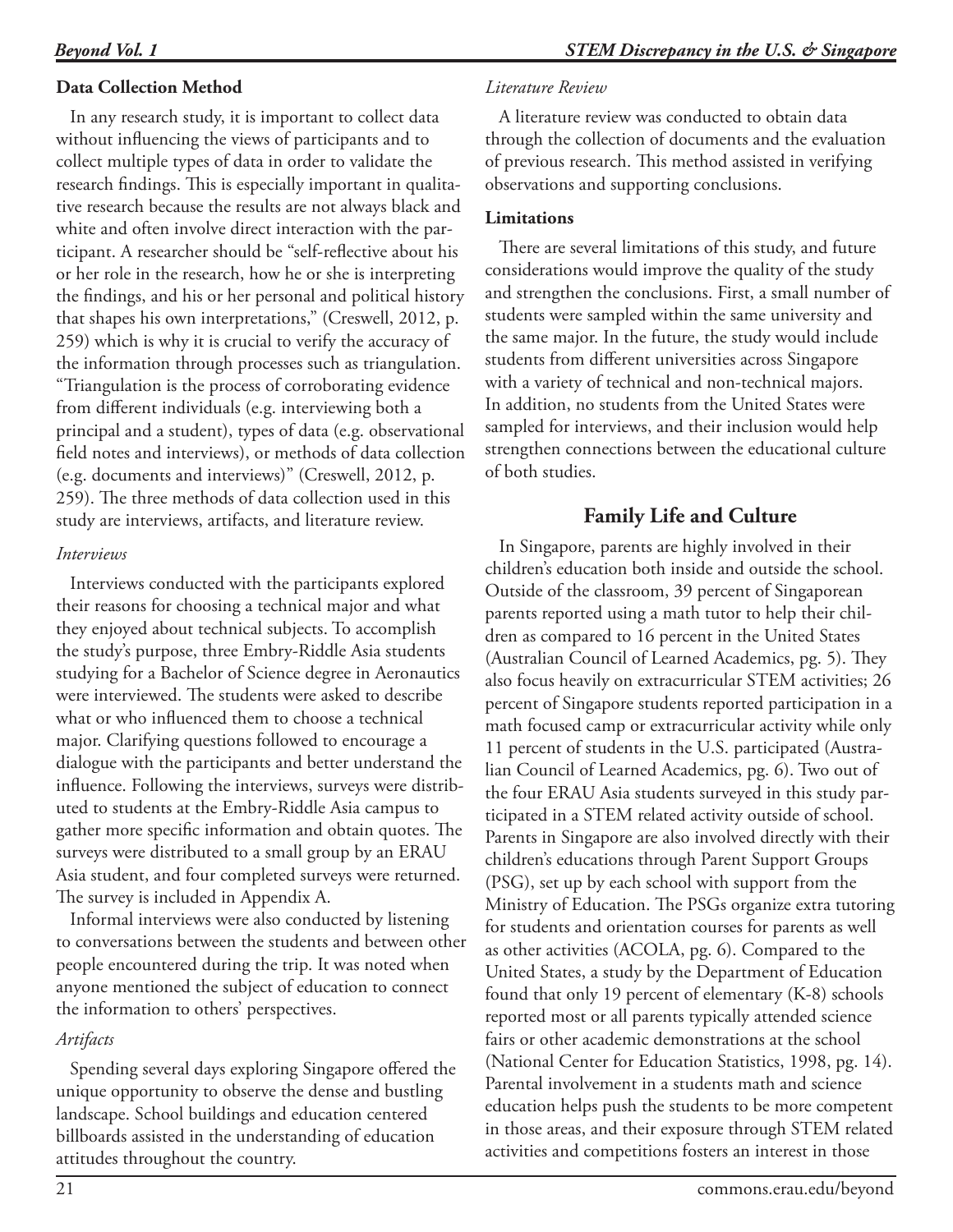#### *Beyond Vol. 1*

fields that can lead to them choosing that career in the future.

The large number of students graduating with STEM degrees in Singapore also means that many parents are employed in a STEM field. In interviews and surveys with students from the Embry-Riddle Asia campus in Singapore, students cited their parent's occupation in STEM as a factor that influenced their decision to pursue a STEM degree. One student responded, "My [mother] is an administrator while my dad is a technical engineer. Both of them influence me to do what I love … They are very supportive of what I like and have always encouraged me endlessly to pursue my goals." The positive influence and pressure from a parent who is in a STEM field could account for the high number of students in Singapore that choose a STEM degree.

The education culture in Singapore focuses on improving the quality of life through learning and a person's chosen career. An ERAU Asia student surveyed wrote, "Education is very important to me. I believe with education it will help you go far, not only career-wise but also in life." Education is of high importance in Singapore, and students believe that their education will help them in all aspects of life. The quote follows, "Most importantly, with education, it will provide me with a better position and pay in a company." Three out of four students surveyed cited employment opportunity as an important factor in receiving an education, meaning they are not only concerned with their quality of life, but are looking to pursue an education that will lead them towards a high paying career and help them stand out from competitors. About 27 percent of Singapore students who finish high school attend a public university based on qualifications from their secondary school track (Gooch, 2012), so they strive to do well in school in order to achieve the highest level of education and the highest quality of life. At a Taoist temple in Singapore, there is a well where people can throw in a coin and ring different bells that will bring them anything from fertility to prosperity (Figure 1). The guide noted that the bell that brought people good luck in their schoolwork was the most worn. This implies that education is valued by the people of Singapore over many other factors in their lives. A billboard for a secondary school read "Adding Value to Your Life," which shows that a good education is linked to the idea of a good quality of life (Figure 2).



*Figure 1*: Visitors ring bells at a Singapore temple to bring fortune upon themselves.



*Figure 2*: Photograph of a billboard for a Singapore secondary school

# **Government Policy**

STEM education and employment is vital to a country's economic growth and infrastructure. The Singapore government has built an education system focused on creating quality labor, rather than low cost labor, so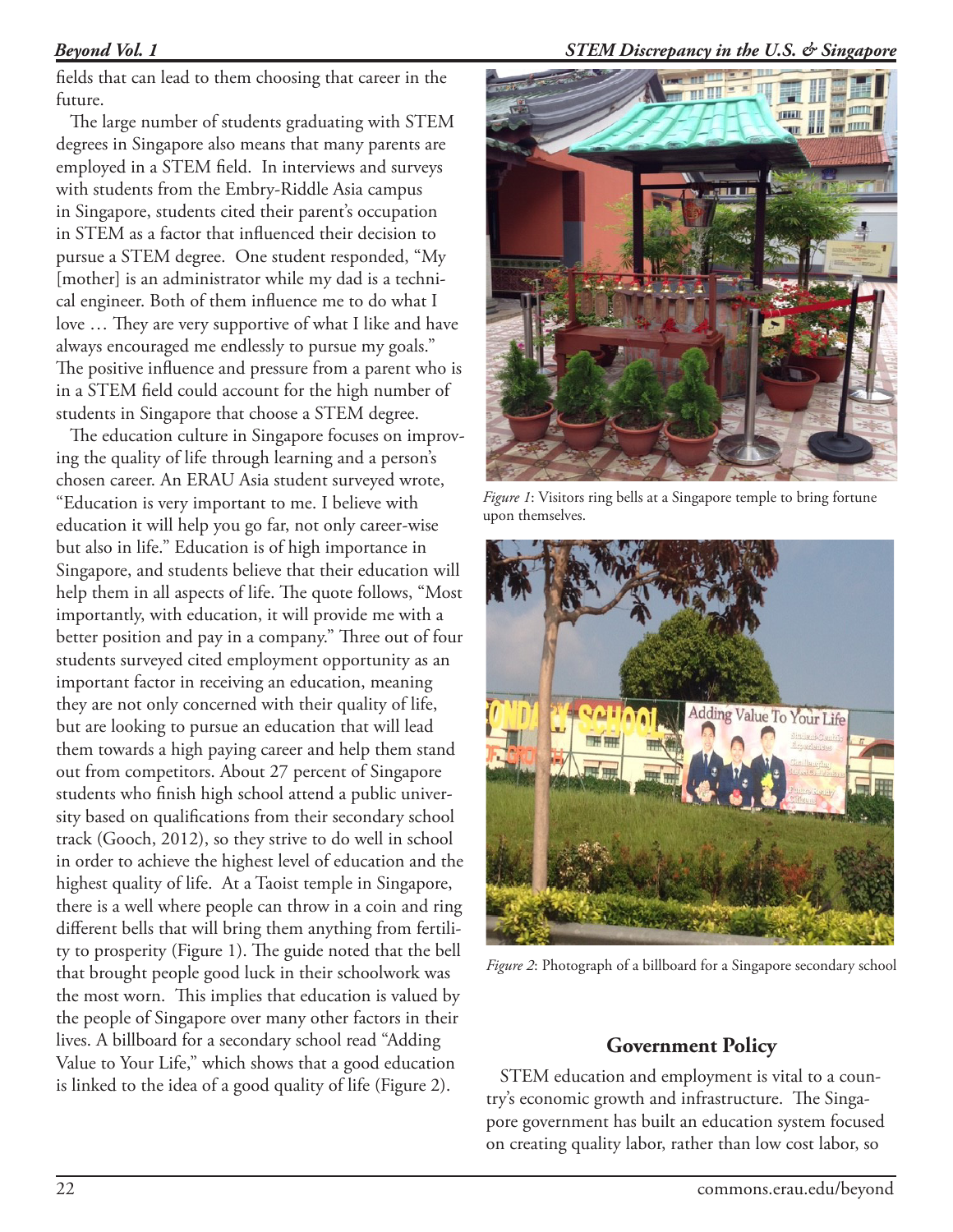## *STEM Discrepancy in the U.S. & Singapore*

# *Beyond Vol. 1*

businesses would want to locate in Singapore (CIEB, 2012). In a country of just over 5.5 million people, ensuring its place in the global market is essential to its survival. In 1968, the government formed the Ministry of Science and Technology to enhance secondary and tertiary education in order to develop the country (ACOLA, pg.8). According to a report by the Australian Council of Learned Academics,

"Employers are willing to invest and open the companies [in Singapore] because they know that the country has sufficient human capital in the field … With the setting up of numerous multinational companies in the STEM related fields, Singapore has been able to provide sufficient jobs in the field."(pg. 11)

Singapore has become an invaluable location for the STEM market because of the quality and talent of its residents. In 2012, 20.6 percent of the total government spending in Singapore was on education as compared to 13 percent in the United States (UNESCO). This means that the government of Singapore has a higher emphasis on education than the United States. By placing this emphasis, citizens are more aware of the importance of STEM education and may be more likely to pursue it.

In addition to a greater percentage of federal funding, schools are receiving money from their students. Unlike the United States, where public education through high school is compulsory and free to students, every level of education in Singapore has a monthly tuition. This cost, in Singapore dollars, ranges from S\$246 for primary education to S\$772 for junior college education (Cost of Living in Singapore). By paying for education separately, families see education as an investment rather than just a required activity. Parents would encourage their children to succeed in order to get the most for their children and the most out of their investment.

Spending more money on education also means students are better prepared for their studies and more capable of handling the challenging material of STEM. The U.S. is performing well below Singapore and much of the globe in science and math, and this is partly due to the lack of education funding. Without the proper funds, schools have a harder time affording the best teachers and materials to help students excel in these subjects. Another major way the government affects education is by setting up the structure of education. The effects of this are explored in the following section.

# **Education System**

Singapore's education system has gone through distinct phases of focus. The first two were literacy and quality of labor. This required creating an education system that brought students up to the global standards. The third and current phase supports the creativity and innovation of Singapore students and focuses on the understanding of material rather than memorization (CIEB, 2012). The system also separates students into different secondary schools according to their education goals and their score on the Primary School Leaving Exam (PSLE) at the end of Primary 6 (Singapore Ministry of Education, 2015, pg. 9). This is much different than in the United States, where a majority of students follow the same academic path during their 12 years of grade school. In some cases, students can start determining their own academics in high school, where they prepare for their career by choosing from various levels of classes such as Advanced Placement and International Baccalaureate, or by attending a vocational school. By separating students into aptitude groups early, they can receive an education that caters better to their interests and ability levels. Also, students can be taught at different levels depending on their path, rather than teaching at one level to a group of students with varying aptitudes; some are receiving information at too high a level for their understanding, and others don't find the material challenging enough. The National Math and Science Initiative states that only 44 percent and 36 percent of 2013 U.S. high school graduates were prepared for college level math and science, respectively (pg. 2). The students who struggle with math and science classes in the United Sates could lose interest in those subjects or feel they are not good enough, which causes them not to choose a STEM career. Similarly, students who find the material too easy may not be prepared for the level of courses they take in college, causing them to switch their interest from a STEM career, as 38 percent of students who start in a STEM degree do not graduate with one (NMS, pg. 2). However, in Singapore, the separation of students helps them to be prepared for precisely the level of education needed for their chosen career path, meaning that they can have a higher retention rate and therefore graduation rate.

This pattern of selection is also seen at the university level. In the United States, any student can apply to a university, and 66.2 percent of high school students enroll in college the fall after graduating high school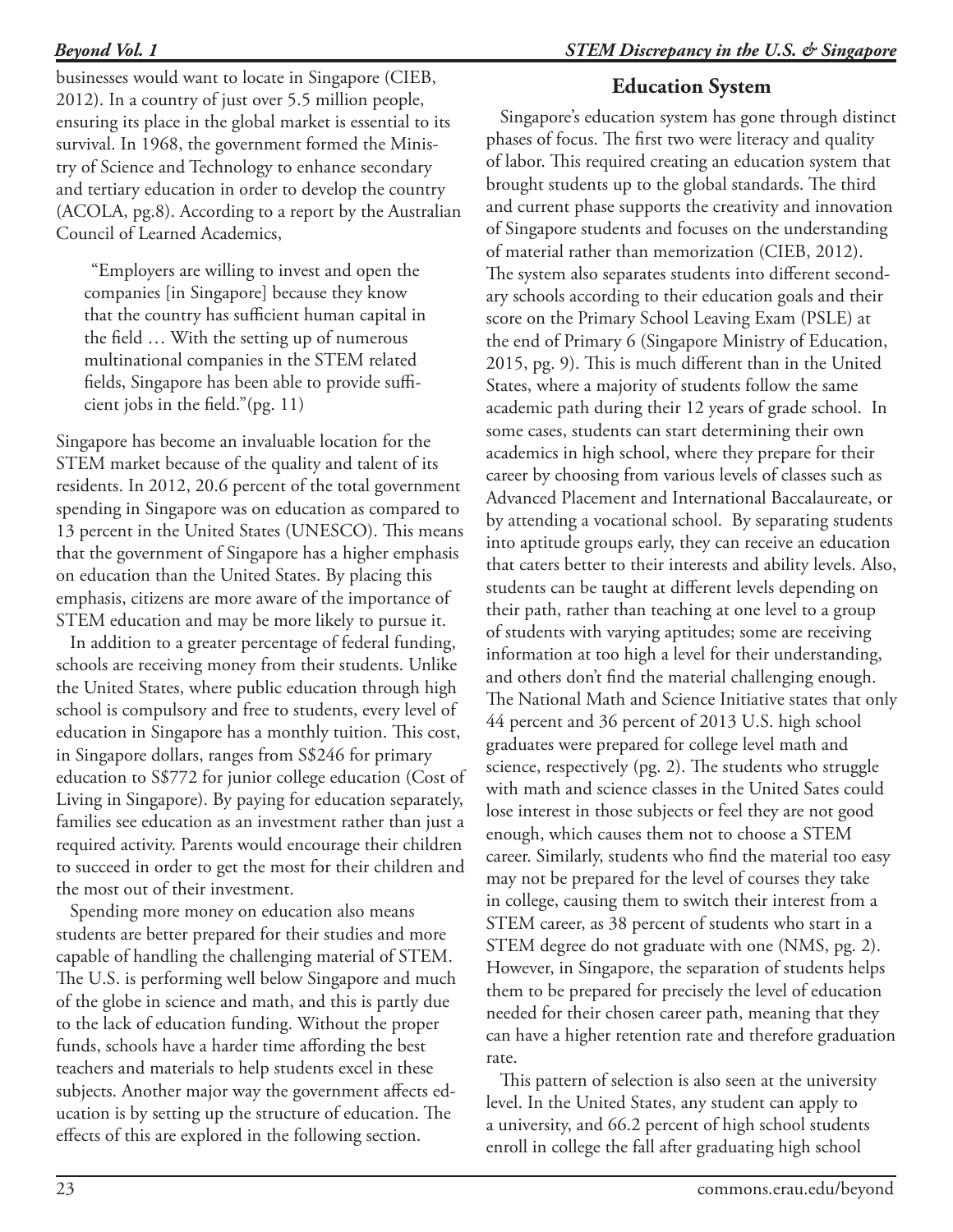(NCES, 2014). By comparison, students in Singapore must pass tests in order to apply to a university, and in 2012 only 27 percent attended after secondary school (Davie, 2012). The philosophy of open enrollment in the U.S. means more students can enroll at varying levels of aptitude compared to a Singapore university. With only a 29.4 percent acceptance rate in 2013, Singapore Universities take students in a much smaller range of aptitudes. By being more selective in which students can go to a university, students who reach that level are more prepared and capable of overcoming the challenges of a STEM major. Students may also be more driven to STEM majors because many offer high salaries and a better quality of life. U.S. university students, having not experienced the same selective process in lower schooling, may be more inclined to choose majors that match their interest and ability levels. With over half of U.S. students enrolling in college after high school compared to less than a third of Singapore students, it cannot be expected that they are all of the same aptitude or of the aptitude to complete a STEM major. U.S. students also do not face the same societal and family pressure as their counterparts in Singapore, as mentioned previously, and therefore choose their major and their career more freely.

Students in Singapore also receive a better math and science foundation throughout their primary school than U.S. students, which could contribute to their readiness and interest in pursuing STEM degrees. In the 2012 Program for International Student Assessment (PISA), students in Singapore scored a mean of 573 in mathematics and 551 in science, as compared to U.S. scores of 481 and 497, respectively (Weisenthal, 2013). When asked about how lower schooling prepared students for a university education, one Singapore student responded, "I would say that my secondary school made me realize that I liked science and math a lot. From there, I decided to pick up engineering…" Another student noted that math and science were "heavily concentrated" subjects in primary, secondary and polytechnic school. By better preparing students in STEM subjects, students are likely to choose a STEM career because they feel confident in the subjects.

# **Conclusion**

Students in Singapore graduate with STEM degrees at a higher rate than U.S. students because they are encouraged by their family, culture, and government policy and are better prepared for the degrees by the education system. In the family, parents are much more involved

in their children's education, and education is seen as a way to improve one's quality of life. Government policy encourages students to enter STEM fields through the creation of the Ministry of Science and Technology and a high percentage of government spending on education. The education system also fosters interest in STEM and helps prepare students in the subjects at the level of their capability. All these factors contribute to the higher graduation rate of STEM students. These conclusions were verified through data collection methods of interviews with students in Singapore, artifacts and observations from a personal visit to the country, and a literature review.

Although not all these factors could be introduced into the United States to raise the percentage of graduates with STEM majors, perhaps the most straightforward approach would be to better prepare students in these subjects. As shown through the research, one of the biggest reasons students are studying STEM degrees in Singapore is that they are better exposed to the subjects in lower schooling and better prepared for the challenges. Some of these programs are already in place, including extracurricular programs such as FIRST robotics programs, Science Olympiad, and President Obama's "Educate to Innovate" campaign. Giving students in the United States a better STEM foundation in lower schooling may ignite their interests and confidence to pursue them in higher education. In return, the country will see greater economic growth, especially as the world becomes more technologically advanced.

## **References**

- Center on International Education Benchmarking. (2012, July 31). NCEE statistic of the month: investigating the skills mismatch. Retrieved from http://www.ncee.org/2012/07/statistic-of-themonth-investigating-the-skills-mismatch/
- Center on International Education Benchmarking. (n.d.). NCEE Singapore overview. Retrieved May 9, 2015, from http://www. ncee.org/programs-affiliates/center-on-international-education-benchmarking/top-performing-countries/singapore-overview/
- Cost of Living in Singapore. (n.d.). Retrieved April 5, 2016, from http://www.guidemesingapore.com/relocation/introduction/ singapore-cost-of-living
- Creswell, J. (2012). Educational research: Planning, conducting, and evaluating quantitative and qualitative research (4th ed., p. 259). Upper Saddle River, N.J.: Pearson/Merrill Prentice Hall.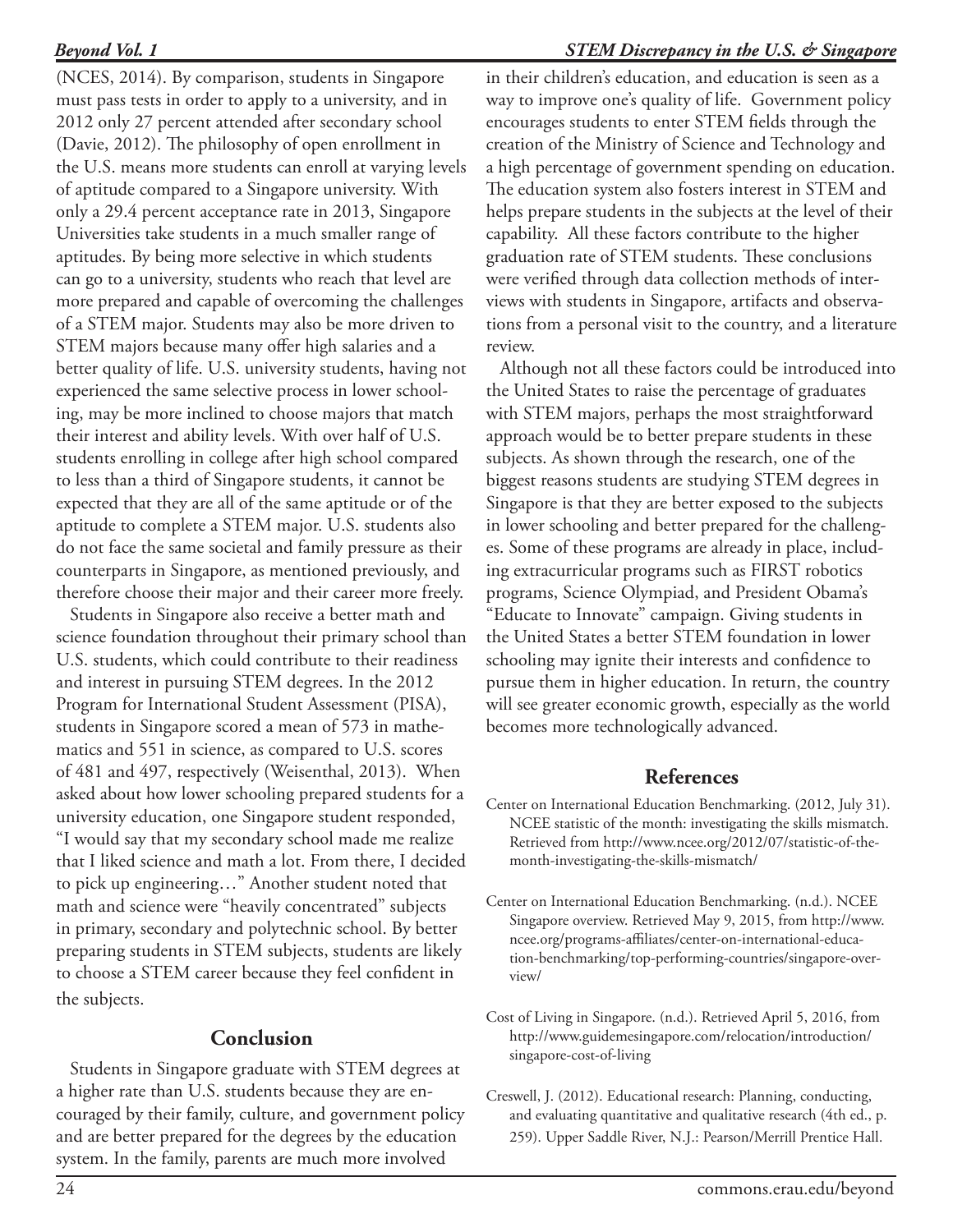## *Beyond Vol. 1*

- Davie, Sandra. (2012). 40% of each cohort to get shot at local universities. *The Straits Times*. Retrieved from http://www. straitstimes.com/singapore/40-of-each-cohort-to-get-shot-at-local-universities
- Gooch, L. (2012, August 27). As Singapore globalizes its schools, locals worry. *The New York Times*. Retrieved from http://www. nytimes.com/2012/08/27/world/asia/27iht-educside27.html?action=click&contentCollection=Europe&module=RelatedCoverage&region=Marginalia&pgtype=article
- Idris, N., Daud, M. F., Eu, L. K., & Ariffin, A. D. (n.d.). Consultant report securing Australia's future STEM: country comparisons. Retrieved from http://www.acola.org.au/PDF/SAF02Consultants/Consultant%20Report%20-%20Singapore.pd[f](http://www.acola.org.au/PDF/SAF02Consultants/Consultant%20Report%20-%20Singapore.pdf )
- Institute of Education Sciences. (2014). Fast Facts. Retrieved from http://nces.ed.gov/fastfacts/display.asp?id=372
- National Center for Education Statistics. (1998). Parent involvement in children's education: efforts by public elementary schools. Retrieved from http://nces.ed.gov/pubs98/98032.pdf
- National Math and Science Initiative. (2013). STEM education statistics. Retrieved May 9, 2015, from https://www.nms.org/ AboutNMSI/TheSTEMCrisis/STEMEducationStatistics.aspx
- Singapore Ministry of Education. (2015). Bringing out the best in every child. Retrieved from http://www.moe.gov.sg/about/files/ moe-corporate-brochure.pdf
- Singapore Ministry of Education. (2013). Education Statistics Digest 2014. Retrieved from http://www.moe.gov.sg/education/ education-statistics-digest/files/esd-2014.pdf
- UNESCO Institute for Statistics. (n.d.). Government expenditure on education, total (% of government expenditure). Retrieved from http://data.[w](http://data.worldbank.org/indicator/SE.XPD.TOTL.GB.ZS/countries )orldbank.org/indicator/SE.XPD.TOTL. GB.ZS/countries
- Weisenthal, J. (2013, December 3). Here's the new ranking of top countries in reading, science, and math. Retrieved from http:// www.businessinsider.com/pisa-rankings-2013-1[2](http://www.businessinsider.com/pisa-rankings-2013-12 )

# **Authors**

#### **Elizabeth Worsham**

Elizabeth Worsham is a senior undergraduate student at Embry-Riddle Aeronautical University studying mechanical engineering with a concentration in clean energy. Elizabeth has focused on gaining classroom, industry, and research experiences throughout her undergraduate studies to prepare for graduate school and an eventual career in research and teaching. She has primarily gained research experience through involvement in Embry-Riddle's Ignite Abroad programs. Elizabeth plans to enroll in a mechanical engineering Ph.D. program following her graduation in May 2017.

#### **Dr. Aaron D. Clevenger**

Dr. Aaron Clevenger serves as the Dean of International and Graduate Student Services for the Daytona Beach campus of Embry-Riddle Aeronautical University. Dr. Clevenger is an adjunct professor for the colleges of Arts and Science and Business having taught courses in Organizational Behavior, Social Justice, Business Skills for Homeland Security, Ethics and Social Responsibility.

Dr. Clevenger graduated with a BA in Interpersonal Communication and a MA in Educational Leadership from the University of Central Florida and an Ed.D. in Higher Education and Organizational Change from Benedictine University in Lisle, IL.

#### **Dr. Kelly Whealan George**

Dr. Whealan George serves as Accreditation, Assessment, and Research Administration and a faculty member in the Social Sciences and Economics Program in the Department of Arts and Sciences at ERAU. She is instrumental in the development and implementation of ERAU Worldwide's Assessment Program. Mrs. Whealan George currently teaches Economics and Statistics courses for ERAU. Dr. Whealan George has over twenty years of teaching experience.